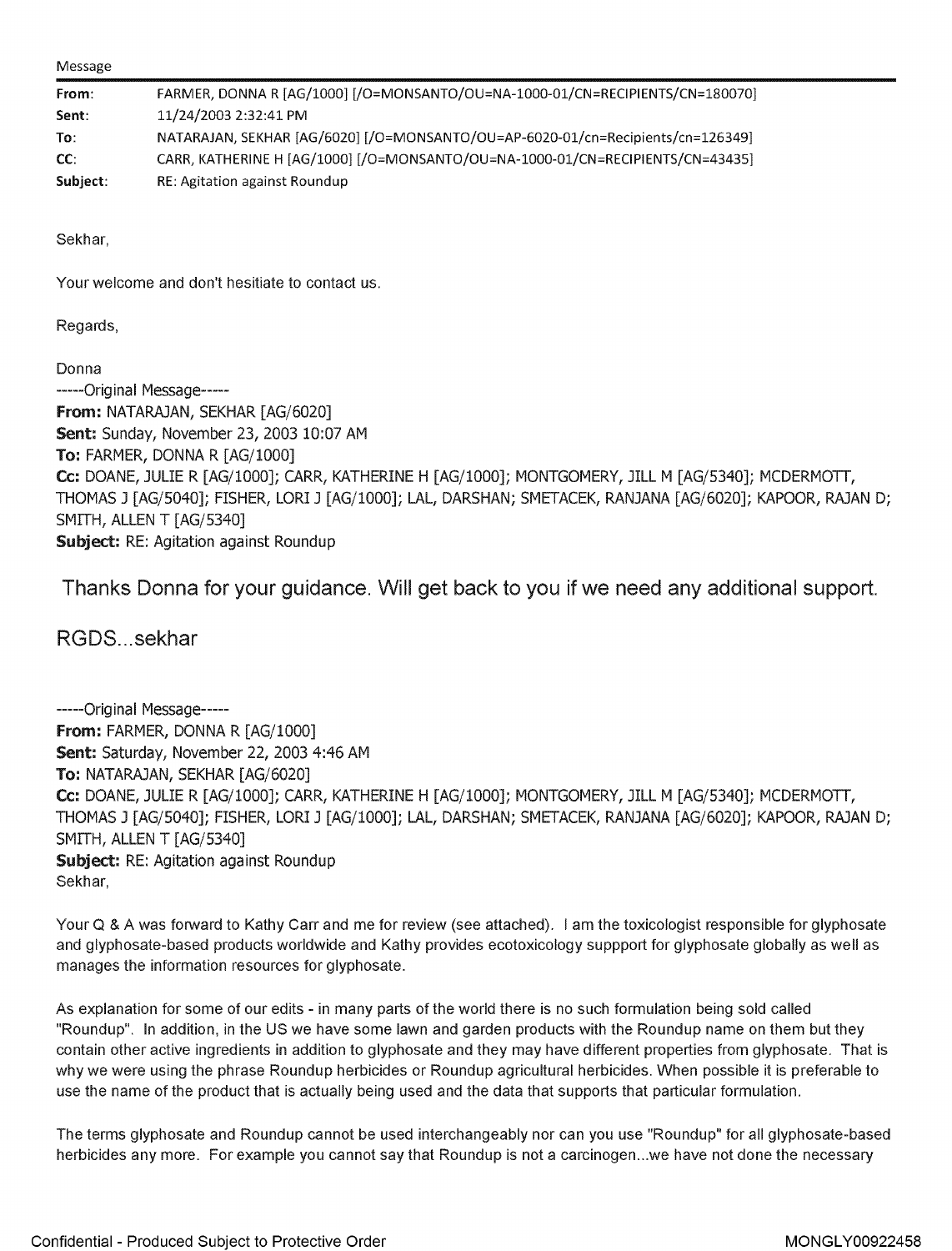testing on the formulation to make that statement. The testing on the formulations are not anywhere near the level of the active ingredient. We can make that statement about glyphosate and can infer that there is no reason to believe that Roundup would cause cancer.

We cannot support the statement about "no adverse effects whatsoever on flora, or fauna or on the human body". Adverse effects are seen on flora (glyphosate is meant to kill vegetation), adverse effects on fauna - in studies with laboratory animals - even death is seen (LDS0 studies for example) and in humans - mild reversible eye and skin irritation are seen with normal use and death can occur in suicide attempts. Therefore we advise using the phrase .... "When Roundup herbicides are used according to label directions, no unreasonable adverse effects to people, wildlife, and the environment are expected."

Below is a link to the glyphosate team space where you will find numerous reference materials:

## **Glyphosate Regulatory & Stewardship TeamSpace: http://w3.monsanto.com/asp/T.asp?id=404.**

Also you can send external contacts to the Monsanto site for a number of backgrounders for various items:http://www.monsanto.com/monsanto/layout/sci\_tech/crop\_chemicals/default.asp

Please don't hesitate to contact me or Kathy or Julie if you have any questions or need any additional information.

Donna \*\*\*\*\*\*\*\*\*\*\*\*\*\*\*\*\*\* Donna R. Farmer, Ph.D.

Manager, Toxicology Programs Glyphosate-Worldwide Monsanto Company





-----Original Message----- **From:** DOANE, JULIE R [AG/1000] **Sent:** Friday, November 21, 2003 8:34 AM **To:** FARMER, DONNA R [AG/1000]; CARR, KATHERINE H [AG/1000] **Subject:** FW: Agitation against Roundup **Importance:** High

I would appreciate your review of the materials below. I'd like to provide our feedback by COB today. We may also want to remind them of the reference material available via the web, teamspace, etc. Please advise. Thanks inadvance, Julie

-----Original Message----- **From:** NATARAJAN, SEKHAR [AG/6020] **Sent:** Friday, November 21, 2003 6:39 AM **To:** MONTGOMERY, JILL M [AG/5340] **Cc:** MCDERMOTT, THOMAS J [AG/5040]; FISHER, LORI J [AG/1000]; LAL, DARSHAN; SMETACEK, RANJANA [AG/6020]; KAPOOR, RAJAN D; SMITH, ALLEN T [AG/5340]; GLOVER, JERRY P [AG/1000] **Subject:** Agitation against Roundup Importance: High